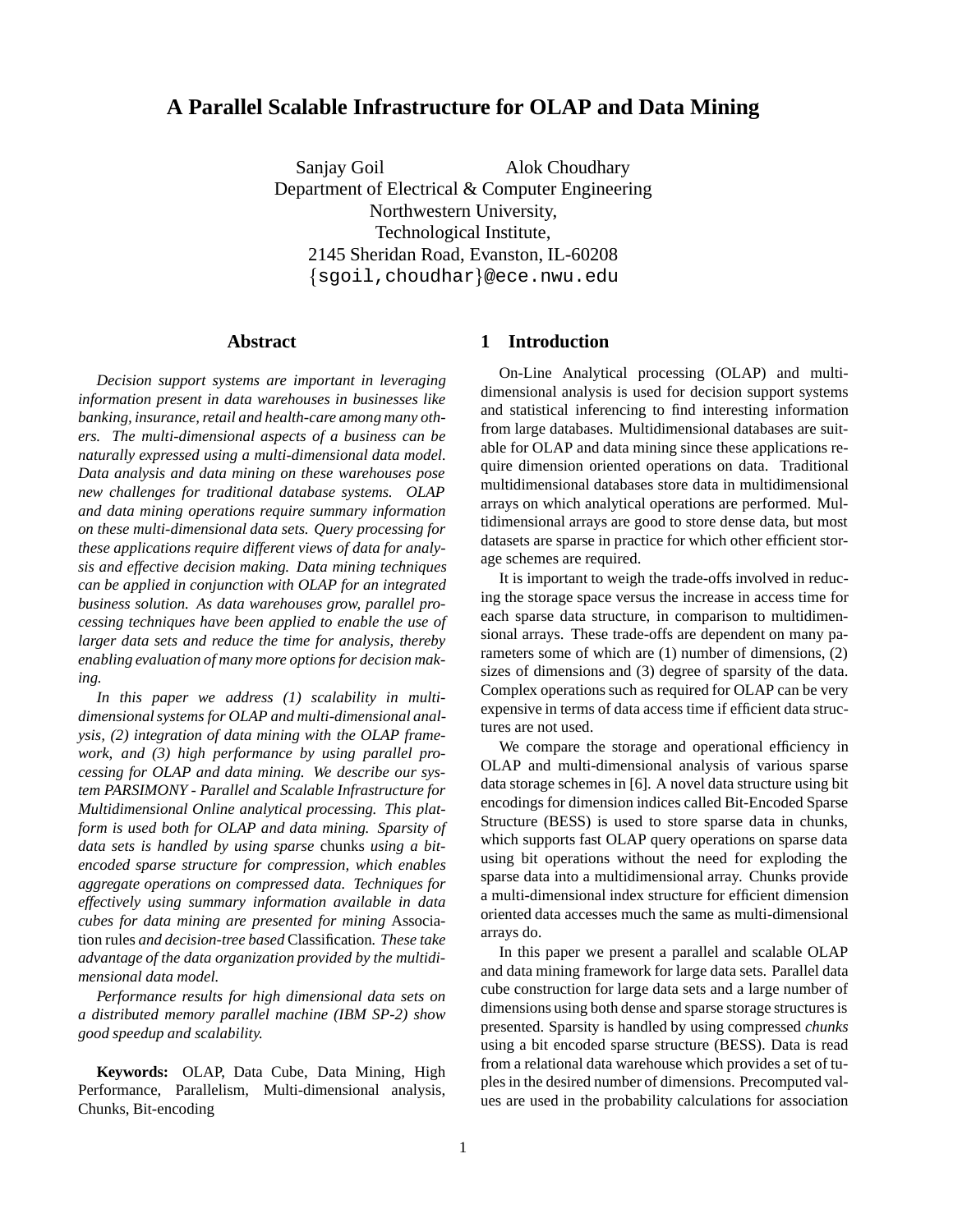rule mining. Also, classification trees can be built by using the aggregates of class id. counts to calculate the splitting criterion for each dimension.

The rest of the paper is organized as follows. Section 2 describes OLAP and multidimensional analysis using the data cube operator. Section 3 presents multi-dimensional storage using chunks and BESS for sparse data. Section 4 presents steps in the computation of the data cube on a parallel machine and the overall design. Section 5 describes the algorithms, techniques and optimizations in the parallel building of the simultaneous multi-dimensional aggregates and the factors affecting performance. Section 6 describes data mining algorithms like association rule mining and classification on the multidimensional structure and its parallelization. Section 7 presents performance results for cube building and and analysis for communication and I/O for it. Section 8 concludes the paper.

# **2 OLAP and Multidimensional Analysis**

OLAP is used to summarize, consolidate, and synthesize data according to multiple dimensions. It has been used in applications such as financial modeling (budgeting, planning), sales forecasting, customer and product profitability exception reporting, resource allocation and capacity planning, variance analysis, promotion planning, and market share analysis [3]. Multi-dimensional database techniques (MOLAP) have been applied to decision-support applications. A "cell" in multi-dimensional space represents a tuple, with the attributes of the tuple identifying the location of the tuple in the multi-dimensional space and the *measure* values represent the content of the cell.

Data can be organized into a data cube by calculating all possible combinations of GROUP-BYs [9]. This operation is useful for answering OLAP queries which use aggregation on different combinations of attributes. For a data set with *n* attributes this leads to  $2^n$  GROUP-BY calculations. A data cube treats each of the  $k, 0 \le k < n$  aggregation attributes as a dimension in  $k$ -space. Figure 1 shows a lattice structure for the data cube with 5 dimensions. At a level  $i, 0 \le i \le n$  of the lattice, there are  $C(n, i)$  sub-cubes (aggregates) with exactly i dimensions, where the function  $C$ gives the all combinations having  $i$  distinct dimensions from *n* dimensions. A total of  $\sum_{i=0}^{n} C(n, i) = 2^n$  sub-cubes are present in the data cube including the base cube. Optimizations of calculating the aggregates in the sub-cubes can be performed using the lattice structure augmented by the various computations and communication costs to generate a DAG of cube orderings which minimize the cost. This is discussed in a later section.

OLAP queries can in many cases be answered by the aggregates in the data cube. Most operations in a data analysis scenario require a multidimensional view of data. **Pivoting** involves rotating the cube to change the dimensional orien-



**Figure 1. Lattice for cube operator**

tation, **Slicing-dicing** involves selecting some subset of the cube, **Roll-up** is an aggregation that can be done at different levels of hierarchy, and **Drill-down** traverses the hierarchy from lower to higher levels of detail. Summarizing these operations, we observe that OLAP requires access to data along a particular dimension or a combination of dimensions.

### **3 Data Storage: Chunks and BESS**

Multidimensional database technology facilitates flexible, high performance access and analysis of large volumes of data [18]. It is more natural for humans to visualize a multi-dimensional structure. Multi-dimensional arrays are the most intuitive of these structures. Chunking has been used to store arrays for better access performance as a collection of dense data blocks [15]. A *chunk* is defined as a block of data from the multidimensional array which contains data in all dimensions. A collection of chunks defines the entire array. Figure 2(a) shows chunking of a three dimensional array. A chunk is stored contiguously in memory and data in each dimension is strided with the dimension sizes of the chunk. Most sparse data may not be uniformly sparse. Dense clusters of data can be stored as multidimensional arrays. Sparse data structures are needed to store the sparse portions of data. These chunks can then either be stored as dense arrays or stored using an appropriate sparse data structure as illustrated in Figure 2(b). Chunks also act as an index structure which helps in extracting data for queries and OLAP operations.



**Figure 2. Storage of data in chunks**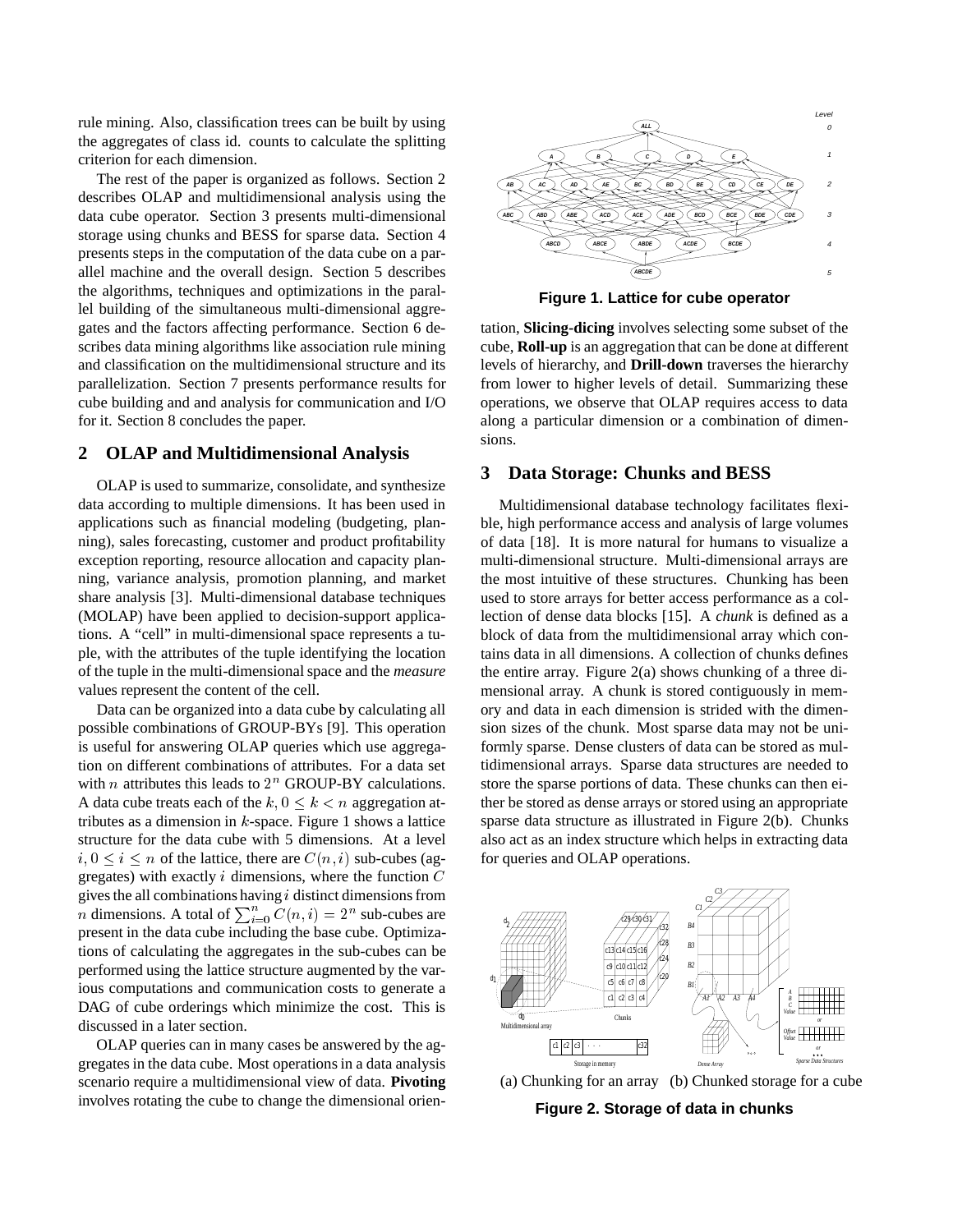Typically, sparse structures have been used for advantages they provide in terms of storage, but operations on data are performed on a multidimensional array which is populated from the sparse data. However, this is not always possible when either the dimension sizes are large or the number of dimensions is large. Since we are dealing with multidimensional structures for a large number of dimensions, we are interested in performing operations on the sparse structure itself. This is desirable to reduce I/O costs by having more data in memory to work on. This is one of the primary motivations for our Bit-encoded sparse storage (BESS). For each cell present in a chunk a dimension index is encoded in  $\lceil \log |d_i| \rceil$  bits for each dimension  $d_i$ of size  $|d_i|$ . A 8-byte encoding is used to store the BESS index along with the value at that location. A larger encoding can be used if the number of dimensions are larger than 20. A dimension index can then be extracted by a bit mask operation. Aggregation along a dimension  $d_i$  can be done by masking its dimension encoding in BESS and using a sort operation to get the duplicate resultant BESS values together. This is followed by a scan of the BESS index, aggregating values for each duplicate BESS index. For dimensional analysis, aggregation needs to be done for appropriate chunks along a dimensional plane.

### **4 Overall Design**

In this section we describe our design for a parallel and scalable data cube on coarse grained parallel machines (e.g IBM SP-2) or a Network of Workstations, characterized by powerful general purpose processors (few to a few hundred) and a fast interconnection between them. The programming paradigm used is a high level programming language (e.g.  $C/C++$ ) embedded with calls to a portable communication library (e.g. Message Passing Interface).

In what follows, we address issues of data partitioning, parallelism, schedule construction, data cube building, chunk storage and memory usage on this machine architecture. Figure 3 summarizes the various options available for these, especially in terms of storage of cubes, parallelism at different levels, aggregation calculation orderings and the chunk access for aggregations. Moreover, a partial cube can be constructed if the number of dimensions is large or a specific level of the cube is needed. For example, in 2-way attribute-oriented data mining of associations, all cubes at level 2 are materialized by using the base cube and the minimum materializations of sub-cubes at the intermediate levels between 3 and  $n - 1$  [8].

#### 4.1 Data Partitioning and Parallelism

Data is partitioned on processors to distribute work equitably. In addition, a partitioning scheme for multidimensional has to be *dimension-aware* and for dimensionoriented operations have some regularity in the distribu-





tion. A dimension, or a combination of dimensions can be distributed. In order to achieve sufficient parallelism, it would be required that the product of cardinalities of the distributed dimensions be much larger than the number of processors. For example, for 5 dimensional data  $(ABCDE)$ , a 1D distribution will partition A and a 2D distribution will partition  $AB$ . We assume, that dimensions are available that have cardinalities much greater than the number of processors in both cases. That is, either  $|A_i| \gg p$  for some i, or  $|A_i||A_j| \gg p$  for some  $i, j, 0 \le i, j \le n - 1$ ,  $n$  is the number of dimensions. Partitioning determines the communication requirements for data movement in the intermediate aggregate calculations in the data cube. We support both 1D and 2D partition in our implementations.

Since  $2^n$  cubes are being constructed, and we keep them distributed as well. The distribution of these cubes depends on the cardinalities of their largest 1 or 2 dimensions. The same criteria is used here as the one used for the base cube. However, redistribution of dimensions and chunks may be required if a dimension is partitioned anew or is repartitioned.

Table 1 shows the various distributions for aggregate calculations supported in our framework. The underlined dimensions are partitioned. Calculations are either *Local* or *Non Local*. Local calculations maintain the data distribution on each processor and the aggregation calculation does not involve any inter-processor communication. Non local calculations distribute a undistributed dimension such as in  $\overline{ABC}$   $\rightarrow$   $\overline{AC}$ , where dimension B is aggregated and C, which was previously undistributed, is distributed. Another calculation is  $ABC \rightarrow BC$ , where A is aggregated and B, the second distributed dimension becomes the first distributed dimension, and  $C$  gets distributed as the second dimension. These can be categorized as either dimension 1 or dimension 2 being involved in the (re)distribution. Also, as illustrated in Figure 3, the sub-cubes can be stored as *chunked* or as *multi-dimensional arrays* which are distributed or on a single processor with these distributions. The multidimensional arrays are however restricted to a 1D distribution since their sizes are small and 2D distribution will not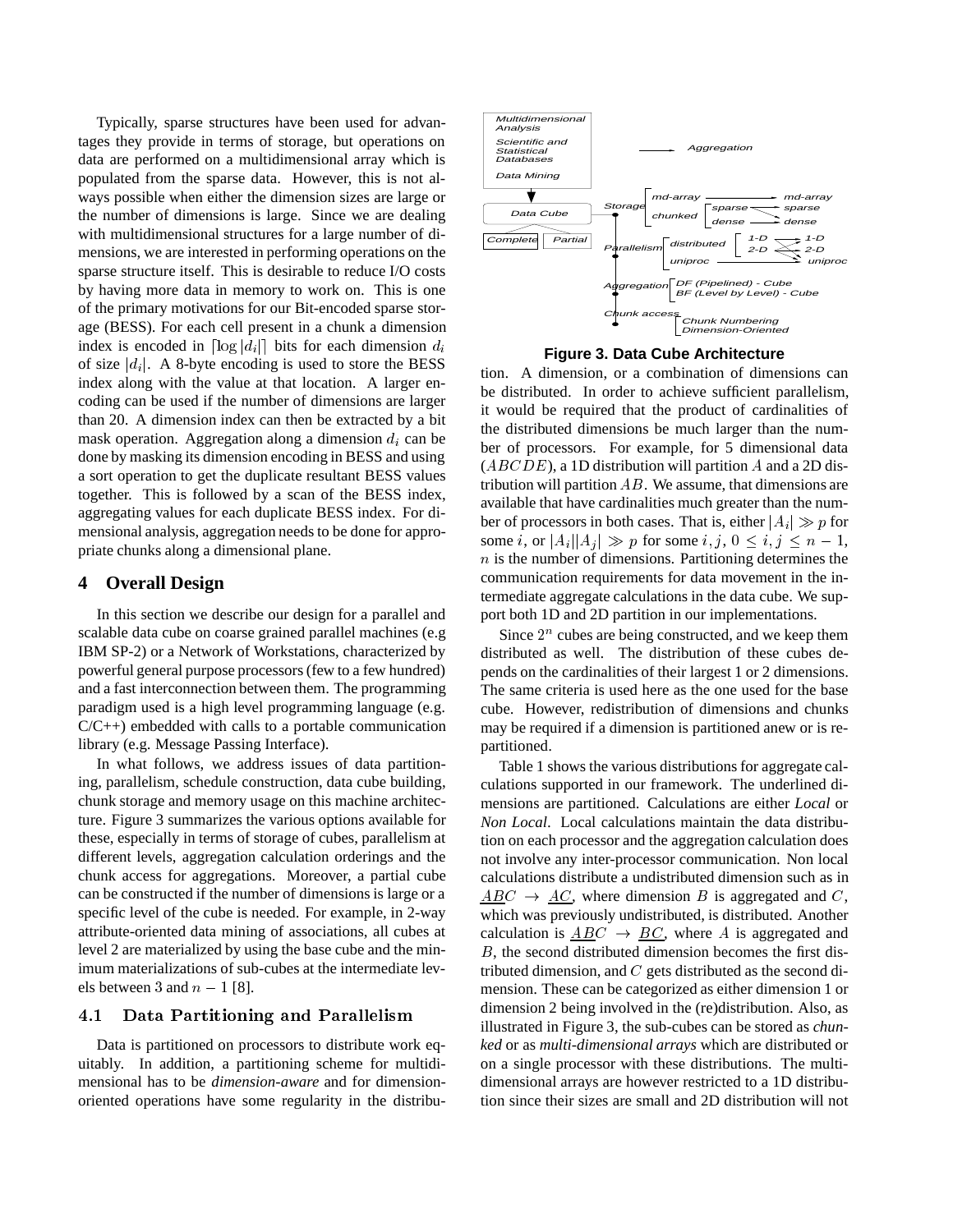provide sufficient parallelism. The data cube build scheduler does not evaluate the various possible distributions currently, instead calculating the costs based on the estimated sizes of the source and the target sub-cubes and uses a partitioning based on the dimension cardinalities.

| Table 1. Partitioning of sub-cubes following |  |  |
|----------------------------------------------|--|--|
| aggregation calculations                     |  |  |

| <b>Distribution</b>   | Local                         | Non Local            |                                                |  |
|-----------------------|-------------------------------|----------------------|------------------------------------------------|--|
|                       |                               | Dimension 1          | Dimension 2                                    |  |
| $2D \rightarrow 2D$   | $AB C \rightarrow AB$         | $ABC \rightarrow BC$ | $AB C \rightarrow AC$                          |  |
| $2D \rightarrow 1D$   |                               | $ABC \rightarrow BC$ | $AB C \rightarrow AC$                          |  |
| $1D \rightarrow 1D$   | $AB C \rightarrow AB$ $AC$    | $ABC \rightarrow BC$ |                                                |  |
| $2D \rightarrow UNI$  |                               | $ABC \rightarrow BC$ | $AB C \rightarrow AC$                          |  |
| $1D \rightarrow UNI$  |                               | $ABC \rightarrow BC$ | $\overline{AB}\ \overline{C}\ \rightarrow\ AC$ |  |
| $UNI \rightarrow UNI$ | $ABC \rightarrow AB \cdot AC$ |                      |                                                |  |

#### 4.2 Schedule Generation for Data Cube

Several optimizations can be done over the naive method of calculating each aggregate separately from the initial data [9]. **Smallest Parent**, computes a group-by by selecting the smallest of the previously computed group-bys from which it is possible to compute the group-by. Consider a four attribute cube  $(ABCD)$ . Group-by  $AB$  can be calculated from ABCD, ABD and ABC. Clearly sizes of ABC and ABD are smaller than that of ABCD and are better candidates. The next optimization is to compute the group-bys in an order in which the next group-by calculation can benefit from the cached results of the previous calculation. This can be extended to disk based data cubes by reducing disk I/O and caching in main memory. For example, after computing  $ABC$  from  $ABCD$  we compute AB followed by A. An important multi-processor optimization is to **minimize inter-processor communication**. The order of computation should minimize the communication among the processors because inter-processor communication costs are typically higher than computation costs. For example, for a 1D partition,  $BC \rightarrow C$  will have a higher communication cost to first aggregate along B and then divide C among the processors in comparison to  $CD \rightarrow C$  where a local aggregation on each processor along D will be sufficient.

A lattice framework to represent the hierarchy of the group-bys was introduced in [12]. A scheduling algorithm can be applied to this framework substituting the appropriate costs of computation and communication. A lattice for the group-by calculations for a five-dimensional cube  $(ABCDE)$  is shown in Figure 1. Each node represents an aggregate and an arrow represents a possible aggregate calculation which is also used to represent the cost of the calculation.

Calculation of the order in which the GROUP-BYs are created depends on the cost of deriving a lower order (one with a lower number of attributes) group-by from a higher order (also called the *parent*) group-by. For example, between  $ABD \rightarrow BD$  and  $BCD \rightarrow BD$  one needs to select the one with the lower cost. Cost estimation of the aggregation operations can be done by establishing a cost model. Some calculations do not involve communication and are *local*, others involving communication are labeled as *non-local*. Details of these techniques for a parallel implementation using multidimensional arrays can be found in [5]. However, with chunking and presence of sparse chunks the cube size cannot be taken for calculating computation and communication costs. Size estimation is required for sparse cubes to estimate computation and communication costs when dimension aggregation operations are performed. We use a simple analytical algorithm for size estimation in presence of hierarchies presented in [17]. This is shown to perform well for uniformly distributed random data and also works well for some amount of skew. Since we need reasonable estimates to select the materialization of a sub-cube from a sub-cube at a higher level, this works well.

#### 4.3 Data Structure Management

For large data sets the sizes of the cubes and the number of cubes will not fit in main memory of the processors. A scalable parallel implementation will require disk space to store results of computations, often many of them intermediate results. This is similar to a *paging* based system which can either rely on virtual memory system of the computer or perform the paging of data structures to the needs of the application. We follow the latter approach. Figure 4 shows the data structures for our design and the ones which are paged in and out from disk into main memory on each processor.

A global cube topology is maintained for each subcube by distributing the dimension equally on each processor. A dimension of size  $d_i, 0 \leq i < n$  gets distributed on p processors, a processor i gets  $\lceil \frac{d_i}{p} \rceil$  portion of  $d_i$ , if  $i < d_i \mod p$ , else it gets  $\lfloor \frac{d_i}{p} \rfloor$ . Each processor thus can calculate what portion belongs to which processor. Further, a constant chunk size is used in each dimension across subcubes. This allows for a simple calculation to find the target chunk which a chunk maps to after aggregating a dimension. However, the first distribution of the dimensions in the base cube is done using a sample based partitioning scheme which may result in a inexact partition and they are kept the same till any of the distributed dimension gets redistributed.

A *cube directory* structure is always maintained in memory for each cube at the highest level. For each cube this contains a pointer to a *data cube* structure which stores information about the cube and its chunks. It also contains a file offset to indicate the file address if the data cube structure is paged out. A status parameter indicates whether the data cube structure is in memory (INMEM) or on disk (ONDISK).

A data cube structure maintains the cube topology parameters, the number of unique values in each dimension,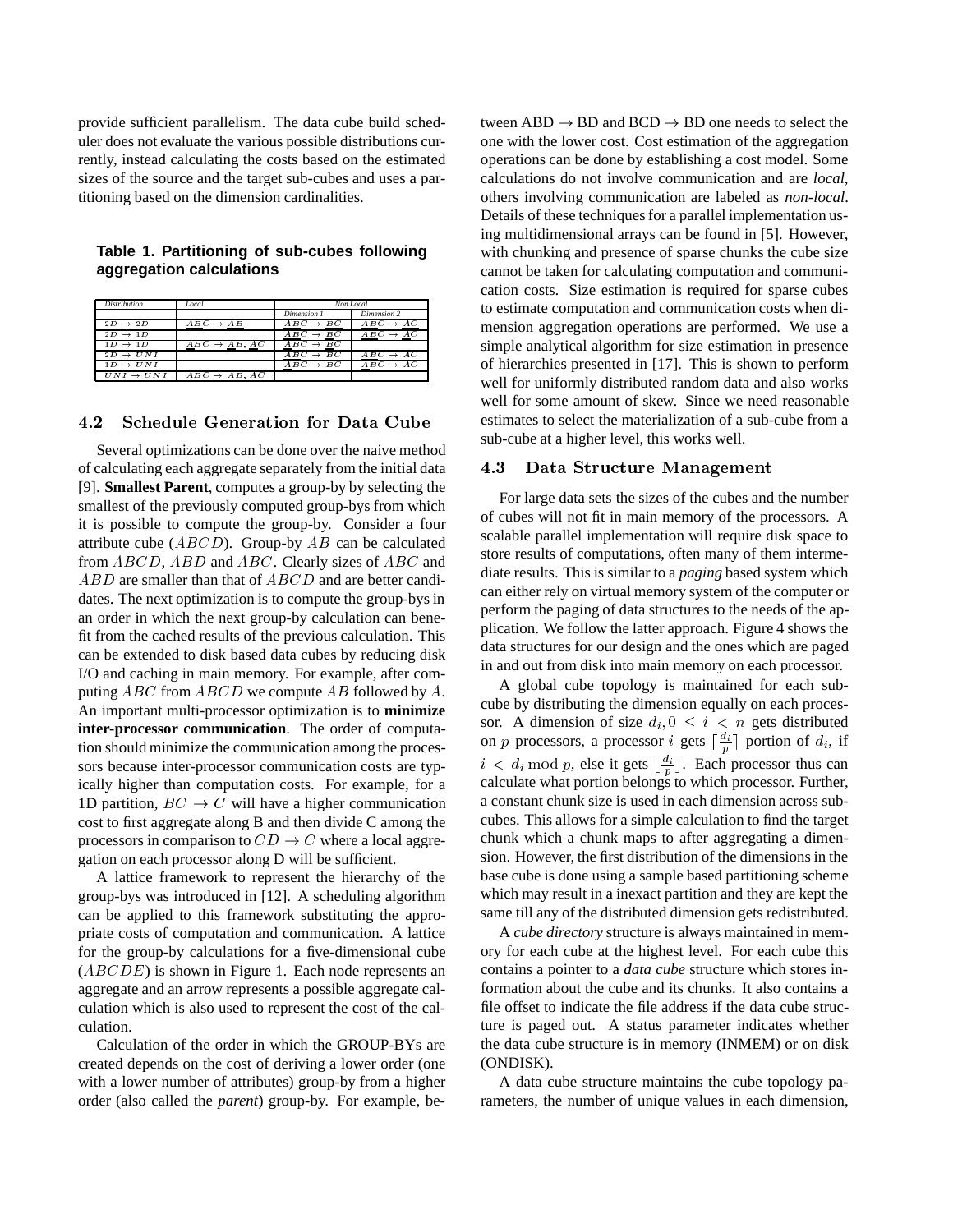

**Figure 4. Data Structures on a processor** Pi

whether the chunk structure for the cube is in memory (*status*), a pointer to the chunk structure if it is in memory and a file offset if it is on disk. The total number of chunks for the chunk structure of the cube is in *totalchunks*. Additionally, for each chunk of the chunk structure, a chunk status *cstatus* is maintained to keep track of chunk structure paging. The chunk address is a pointer to the chunk structure in memory which stores information for each chunk. This is when cstatus is set to INMEM. Otherwise, cstatus can either be UNALLOCATED or ONDISK. In the latter case the chunk address will be a file offset value. For a multidimensional array, the size of the array and the dimension factor in each dimension are stored to lookup for the calculations involving aggregations instead of calculating them on the fly every time.

A chunk structure for a sub-cube can either be in its entirety or parts of it can be allocated as they are referred to. The cstatus field of the data cube will keep track of allocations. Chunk structure keep track of the number of BESS + value pairs (*ntuples*) in the chunk, which are stored in *minichunks*. Whether a chunk is dense or sparse is tracked by *type*. A dense chunk has a memory pointer to a dense array whereas a sparse chunk has a memory pointer to a minichunk. Chunk index for each dimension in the cube topology is encoded in a 8 byte value *cidx*. Further, dimensions of the chunk are encoded in another 8 byte value *cdim*. This allows for quick access to these values instead of calculating them on the fly.

Minichunks can either be unallocated (UNALLO-CATED), in memory (INMEM), on disk (ONDISK) or both in memory and on disk (INMEM ONDISK). Initially, a minichunk for a chunk is allocated memory when a value maps to the chunk (UNALLOCATED  $\rightarrow$  INMEM). When the minichunk is filled it is written to disk and its memory reused for the next minichunk (INMEM  $\rightarrow$  IN-

MEM ONDISK). Finally, when a minichunk is purged to disk it is deallocated (INMEM\_ONDISK  $\rightarrow$  ONDISK). A chunk can thus have multiple minichunks. Hence, choosing the minichunk size is an important parameter to control the number of disk I/O operations for aggregation calculations.

### **5 Algorithms and Analysis**

Since chunks can either be sparse or dense, we need methods to aggregate sparse chunks with sparse chunks, sparse with dense chunks and dense with dense chunks. The case of dense chunks to sparse chunk does not arise since a dense chunk does not get converted to a sparse chunk ever. Also, a chunked organization may be converted into a multidimensional array. The various options are illustrated in Figure 3. In this section we discuss the algorithms for cube aggregations and chunk mappings.

#### 5.1 Chunk mapping to processors

Each chunk in the source cube is processed to map its values to the target chunk. The chunk structure carries information about the chunk's dimensional offsets in *cidx*. This along with *cdim*, the chunk extents, is used to calculate the local value in each dimension. For distributed dimensions we need to add the start of the processor range to calculate the global value. This is then used to calculate the target start and stop values. This is used to determine the destination target processor and the target chunk. The source can map to the same target chunk on the same processor, same target chunk on another processor, split among chunks on the same processor or split among chunks on different processors. These cases are illustrated in Figure 5 for a two dimensional source to target aggregation of chunks. It describes the chunk mapping process and the distinction between *split* and *non-split* chunks, *local* mapping and *nonlocal* mappings. For a detailed algorithm refer to [7].

A split chunk needs to evaluate each of the index values by decoding the BESS values and adding it to the chunk index values. A target processor needs to be evaluated for the distributed dimensions since this can potentially be different. For a split source chunk, a corrected BESS+value and target chunk id. is sent, otherwise just the BESS+value is sent. Asynchronous send is used to overlap computation and communication. Hence, before the send buffer to a processor is reused, a receive of the previous send must be completed. Asynchronous receive operations are posted from all processors and periodically checked to complete the appropriate sends. A processor receives the BESS values and the target chunk id. and does the aggregation operation. For a conversion of a chunked source cube to a multidimensional target array, offsets are calculated. Dense chunks are similarly treated.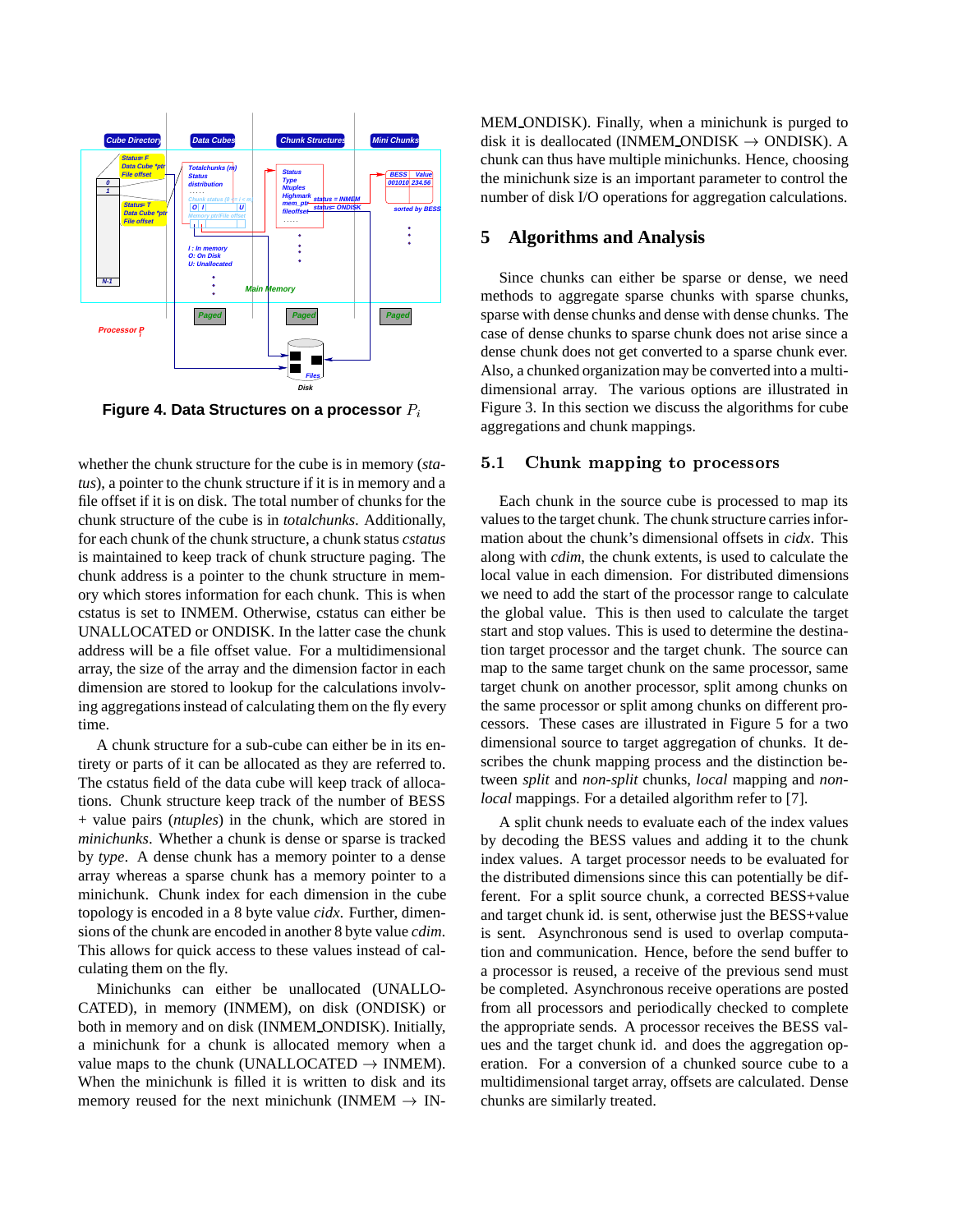

# **Figure 5. Chunk mapping after aggregation for a 2D cube distribution**

#### 5.2 Aggregation Computations

The same partitioning dimensions in the source and target sub-cubes result in a local aggregation calculation. For example,  $\overline{ABC}$   $\rightarrow$   $\overline{AB}$  has both A and B partitioned in both sub-cubes and this results in a local aggregation. On the other hand,  $\angle ABC \rightarrow \angle AB$ , has only A partitioned in the result sub-cube and B goes from being distributed to being undistributed. This results in communication and is a non local aggregation. Other cases are illustrated in Table 1.

The extents of a chunk of the aggregating cube can be contained in the extents of a chunk of the aggregated cube. In this case the BESS+value pairs are directly mapped to the target chunk, locally or non-locally. However, the BESS index values need to be modified to encode the offsets of the new chunk. Figure 6 illustrates a case for  $AB \rightarrow A$ where the chunks with A extents of  $10 - 13$  on processor P0 map to the chunk with extents  $9 - 13$  on processor P1. The BESS encoding of A needs to be incremented by 1 to correctly reflect the target BESS encoding. If the chunk is overlapping over a target chunk boundary, then each BESS value has to be extracted to determine its target chunk. This is computationally more expensive than the direct case. It is to be noted that a 2 dimensional distribution may result in more overlapped chunks than a 1 dimensional distribution, because the former has more processor boundary area than the latter.

Sparse chunks store BESS+value pairs in minichunks. Sparse to sparse aggregations involve accessing these minichunks. The BESS values are kept sorted in the minichunks to facilitate the aggregation calculations by using sort, merge and scan operations used in relational processing. A sparse chunk can be aggregated to a dense chunk by converting the BESS dimension encodings to a chunk offset value. The detailed algorithms are described in [7].

## **6 Data Mining**

Data mining can be viewed as an automated application of algorithms to detect patterns and extract knowledge from



**Figure 6. Modification of BESS indices while mapping a non-split chunk**

data [4]. We briefly describe an integration of association rule mining and classification with the parallel OLAP and multidimensional analysis infrastructure presented in this paper.

#### 6.1 Association Rule Mining

An association rule is an expression  $A \Rightarrow B$ , where A and B are sets of items contained in a set of transactions. This means that a transaction in the database that contains the items in  $A$  tend to contain the items in  $B$ , with a certain probability. These are captured in the metric *support* and *confidence*. Association rule mining has applications in cross-marketing, attached mailing, add-on sales, store layout and customer segmentation based on buying patterns to name a few.

Discovery of quantitative rules is associated with quantitative information from the database. The data cube represents quantitative summary information for a subset of the attributes. Attribute-oriented approaches [1] [10] [11] to data mining are data-driven and can use this summary information to discover association rules. *Support* of a pattern A in a set  $S$  is the ratio of the number of transactions containing A and the total number of transactions in S. *Confidence* of a rule  $A \rightarrow B$  is the probability that pattern B occurs in  $S$  when pattern  $A$  occurs in  $S$  and can be defined as the ratio of the support of  $AB$  and support of  $A$ . The rule is then described as  $A \rightarrow B$  *[support, confidence]* and a *strong* association rule has a support greater than a pre-determined minimum support and a confidence greater than a predetermined minimum confidence. This can also be taken as the measure of *"interestingness"* of the rule. Calculation of support and confidence for the rule  $A \rightarrow B$  involve the aggregates from the cube  $AB$ ,  $A$ ,  $B$  and ALL. Support is calculated as  $Prob(A \cup B) = \frac{Number\_of\_transactions(A \cup B)}{Total\_transactions},$ which involve values from cube  $A, B$  and  $ALL$ . Confidence is  $\text{Prob}(B|A) = \frac{Number\_of\_transactions(A||B)|}{Number\_transactions(A)},$  which , which involves cubes  $AB$  and  $A$ . Since the data cube has these summaries for all possible combinations of  $A$  and  $B$ , com-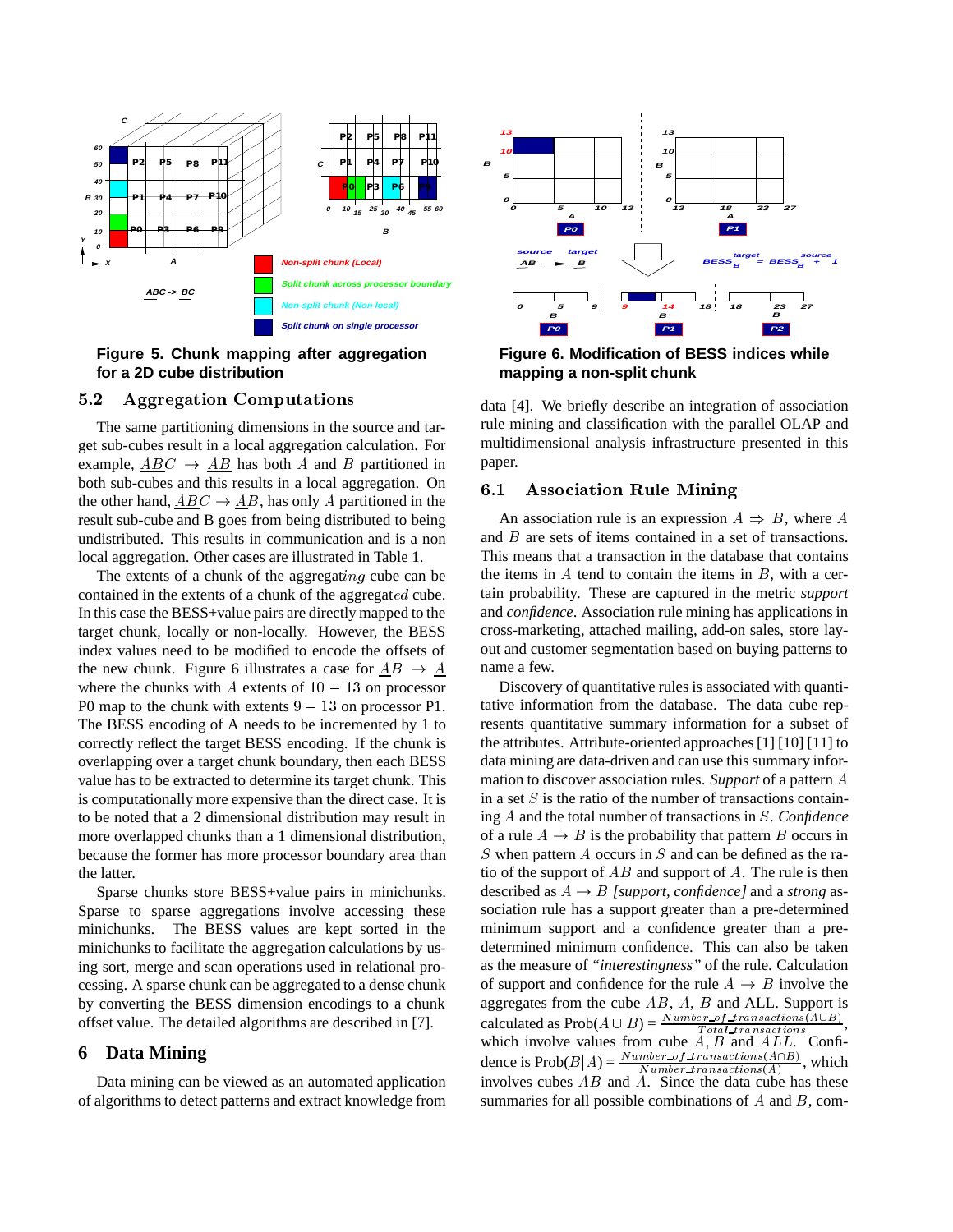putation of support and confidence can be done for all possible pairs. Similarly, association between more attributes can be generated by looking at cubes with more attributes.

Additionally, dimension hierarchies can be utilized to provide multiple level data mining by progressive generalization (roll-up) and deepening (drill-down). This is useful for data mining at multiple concept levels and interesting information can potentially be obtained at different levels. An approach to data mining called Attribute Focusing targets the end-user by using algorithms that lead the user through the analysis of data. Attribute Focusing has been successfully applied in discovering interesting patterns in the NBA [1] and other applications. Since data cubes have aggregation values on combinations of attributes already calculated, the computations of attribute focusing are greatly facilitated by data cubes. We present a parallel algorithm to calculate the interestingness function used in attribute focusing on the data cube.

## 6.2 Decision-tree based Classication

Classification is used for predictive data mining. Applications that look at the known answers in the past and leverage from it in the future can take advantage of this technique. A set of sample records called the *training data set* is given consisting of several attributes. Attributes can either be *continuous*, if they come from an ordered domain, or *categorical*, if they are from an unordered domain. One of the attributes is the *classifying* attribute that indicates the *class* to which the record belongs. The objective of classification is to build a model of the classifying attribute based upon the other attributes of the record. We use the decision tree model because they are relatively inexpensive to construct, easy to interpret and easy to integrate with data base systems.

Recent work has focused on using the entire data set, in classifiers like SLIQ [14] and SPRINT [16]. A parallel classifier in the same spirit has been developed in ScalParC [13]. The approach of SPRINT, SLIQ is to sort the continuous attribute once in the beginning and maintain the sorted order in the subsequent splitting steps. Separate lists are kept for each attribute which maintains a record identifier for each sorted value. In the splitting phase the same records need to be assigned to a node, which may be in a different order in the different attribute lists. A hash table is used to provide a mapping between record identifiers and the node to which it belongs after the split. This mapping is then probed to split the attribute lists in a consistent manner.

Table 2 is an example training set with three attributes, Age, Car color and Gender, and a class attribute. Figure 7(a) shows the classification tree for it. At each node the attribute to split is chosen that best divides the training set. Several splitting criteria have been used in the past to evaluate the goodness of a split. Calculating the

**Table 2. Training Set**

| --     |                 |           |        |                 |
|--------|-----------------|-----------|--------|-----------------|
| Row-id | Age             | Car-Color | Gender | <b>Class-id</b> |
|        | 10              | Green     |        |                 |
|        | 50              | Blue      | м      |                 |
|        | 40              | Yellow    |        |                 |
|        | 30              | Green     |        |                 |
|        | $2\overline{0}$ | Red       |        |                 |
|        | 40              | Blue      |        |                 |
|        | 20              | Yellow    |        |                 |

*gini* index is commonly used [2]. This involves computing the frequency of records of each class in each of the partitions. If a parent node having  $n$  records and  $c$  possible classes is split into p partitions, the *gini* index of the  $i^{th}$  partition is  $gini_i = 1 - \sum_{i=1}^{c} (n_{ij}/n_i)^2$ .  $n_i$  is the total number of records in partition i, of which  $n_{ij}$  records belong to class j. The *gini* index of the total split is given by  $gini_{split} = \sum_{i=1}^{p} (n_i/n)gini_i$ . The attribute with the least value of  $gini_{split}$  is chosen to split the records at that node. The matrix  $n_{ij}$  is called the *count matrix*. The count matrix needs to be calculated for each evaluated split point for a continuous attribute. Categorical attributes have only one count matrix associated with them, hence computation of the gini index is straightforward. For the continuous attributes an appropriate splitting value has to be determined by calculating the  $gini<sub>split</sub>$  and choosing the one with the minimum value. If the attribute is sorted then a linear search can be made for the optimal split point by evaluating the gini index at each attribute value. The count matrix is calculated at each possible split point to evaluate the  $gini<sub>split</sub>$ value. Splitting the split-attribute is straightforward by adjusting pointer values. The challenge is to split the nonsplit attributes efficiently. Existing implementations such as SPRINT and ScalParC maintain a mapping of the rowid and class-id with the values assigned to each node. The values are split physically among nodes, such that the continuous attribute maintain their sorted order in each node to facilitate the sequential scan for the next split determination phase. A hash list maintains the mapping of record ids to nodes. The record ids in the lists for non-splitting attributes are searched to get the node information, and perform the correct split.



**Figure 7. (a) Classification tree for training set (b) Classification tree embedded on the base cube**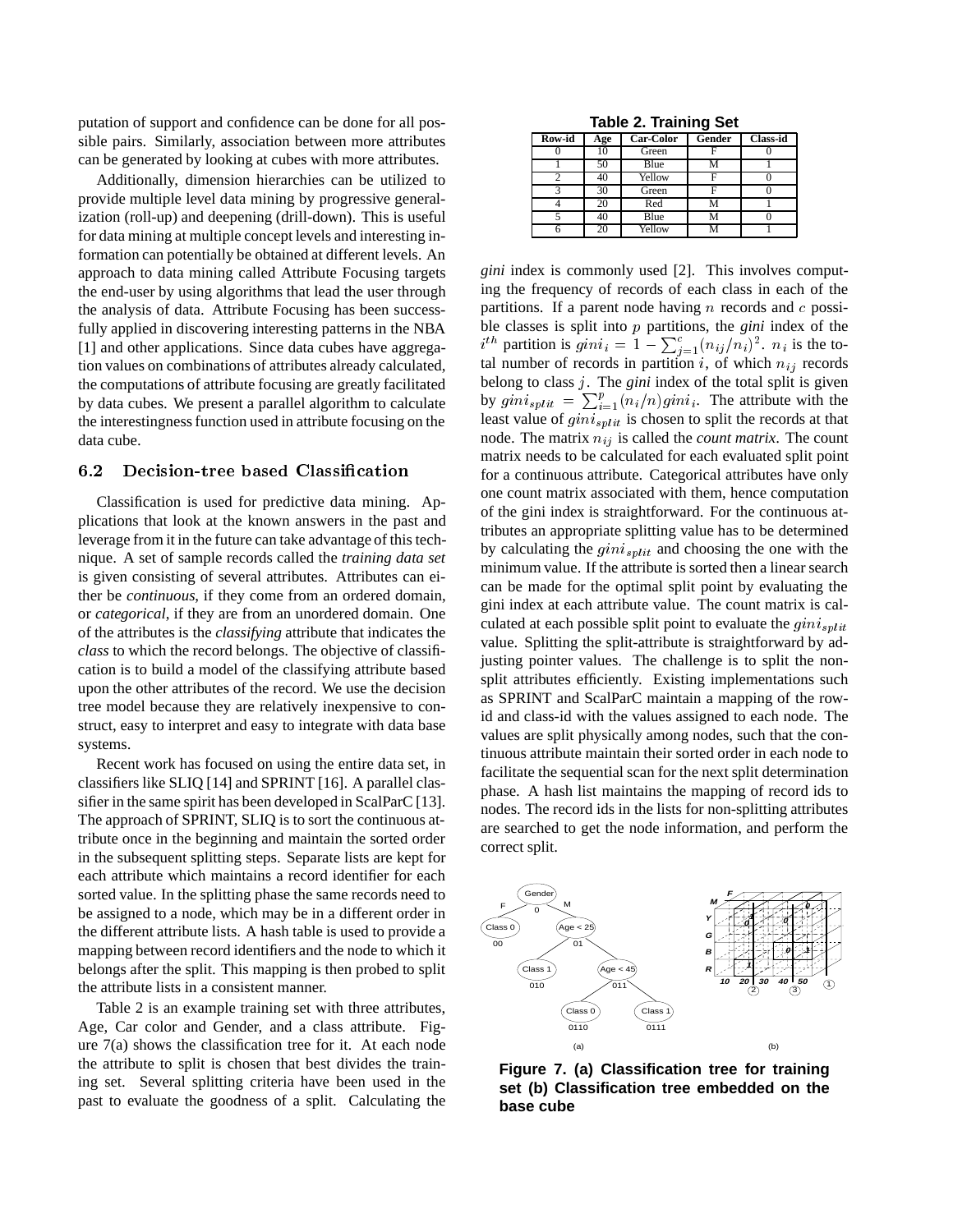#### 6.3 Classication on the cube structure

We propose that classification trees can be built using structure imposed on data using the multidimensional data model. Gini index calculation relies on the count matrix which can be efficiently calculated using the dimensional model. Each populated cell represents a record in the array. For the base cube (which is a multidimensional representation of the records without any aggregation) the class value of the record is stored in each cell. The gini index calculation uses the count matrix which has information about the number of records in each partition belonging to each possible class.





To evaluate split points for a continuous attribute the  $gini<sub>split</sub>$  needs to be evaluated for each possible split point in a continuous attribute and once for a categorical attribute. This means the aggregate calculations present in each of the 1 dimensional aggregates can be used if they have number of records belonging to each class. Therefore for each aggregate we store the number of records in each class. Figure  $8(a)$  gives an example training set with two dimensions,  $A$ , a continuous dimension and  $B$  a categorical dimension and two class values <sup>0</sup> and <sup>1</sup>. Figure 8(b) is the corresponding multidimensional model. The continuous dimensions A is stored in the sorted order. The aggregates store the number of records mapping to that cell for both classes <sup>0</sup> and <sup>1</sup>. To calculate the  $gini<sub>split</sub>$  for the continuous attribute attribute A it is now easy to look at the A aggregate and sum the values belonging to both classes 0 and 1 on both sides of the split point under consideration to get the count matrix. Gini index calculation is done on an attribute list which in the case of a multidimensional model is a dimension. Count matrix is repeatedly calculated on the sorted attribute list which is readily available in the cube structure as a higher level one dimensional aggregate. Each dimension is sorted in the dimensional structure as shown in Figure 8(b). Further details are present in [7].

## **7 Performance Results**

In this section we present performance results for our system on a 16-node IBM SP-2 distributed memory parallel computer available to us at Northwestern University. Assume  $N$  tuples and  $p$  processors. Initially, each processor reads  $\frac{N}{n}$  tuples from a shared disk, assuming that the number of unique values is known for each attribute. These are partitioned using a sample based partitioning algorithm (*Partitioning phase*) so that the attribute (dimension) values are ordered on processors and distributed almost equally. To load the base cube, tuples are sorted (*Sorting phase*) on the combined key of all the attributes so that the access to chunks is conformant to its layout in memory/disk. (Sorting in the order  $A_0 \rightarrow A_1 \rightarrow A_2 \ldots A_{n-1}$ , is conformant to the layout of chunks where  $A_0$  is the outer most dimension and  $A_{n-1}$  is the inner most, for loading a sorted run of values.)

#### **Table 3. Description of datasets and attributes, (N) Numeric (S) String**

| Data | dim | $(d_i)$                                                               | $d_i$    | Tuples           |
|------|-----|-----------------------------------------------------------------------|----------|------------------|
|      |     | 1024(S), 256(N), 512(N)                                               | 27       | 10 million       |
| П    |     | 1024(S), 16(N), 32(N), 16(N), 256(S)                                  | 231      | 1 and 10 million |
| Ш    | 10  | $1024(S), 16(S), 4(S), 16, 4, 4, 16, 4, 4, 32(N)$                     | 237      | 5 and 10 million |
| IV   | 20  | 16(S), 16(S), 8(S), 2, 2, 2, 2, 4, 4,<br>4.4.4.8.2.8.8.8.2.4.1024 (N) | $2^{51}$ | 1 million        |

The base cube is loaded on each processor from these tuples locally on each processor. The sub-cubes of the data cube are calculated from here (*Building phase*). This is followed by the analysis and data mining phase on the computed aggregates.

We choose four data sets, one each of dimensionality 3, 5, 10 and 20 to illustrate performance. Random data with a uniform distribution is currently used for the performance figures. We have evaluated other types of data (e.g skewed with Zipfian distribution) including real OLAP data sets (including the OLAP benchmark [3], which we used in our earlier study [5]), for a better characterization of performance under different workloads. The number of sub cubes in the datacube for Dataset I is  $2^3 = 8$ , dataset II is  $2^5 = 32$  and dataset III is  $2^{10} = 1024$ . We report the results of complete data cube construction for these sets. For Dataset IV we report the results of partial data cube construction in which 1350 sub-cubes are calculated.



**Figure 9. Time taken by various phases of the data cube construction algorithm for 5 (32 sub cubes) and 10 (1024 sub cubes) dimensions**

Figure 9 shows the time taken by the various phases of